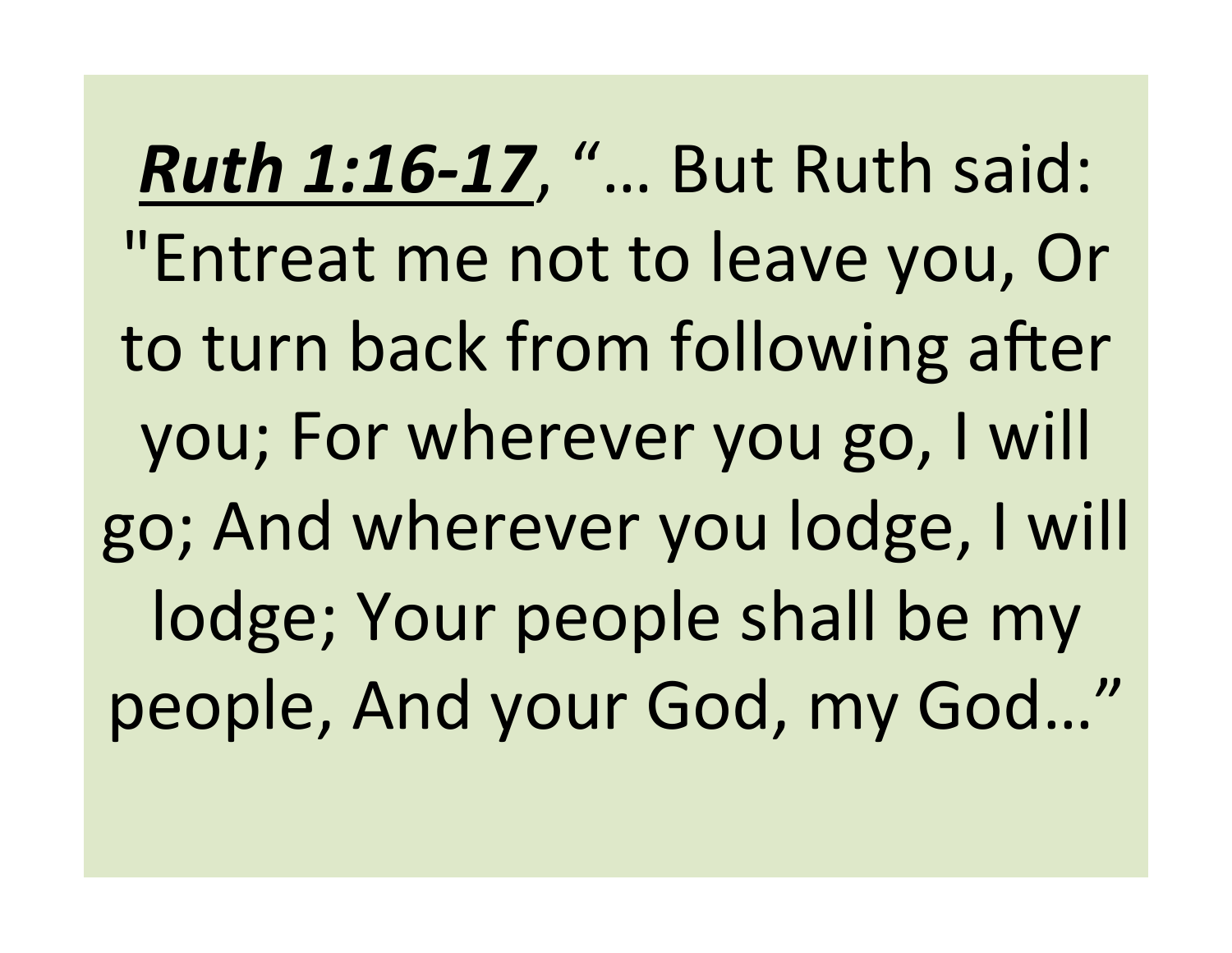*Ruth 1:13, "... No, my daughters; for it* grieves me very much for your sakes that the hand of the LORD has gone out against me!" **Ruth 4:15, "... And may he be to you a** restorer of life and a nourisher of your old age; for your daughter-in-law, who loves you, who is better to you than seven sons, has borne him."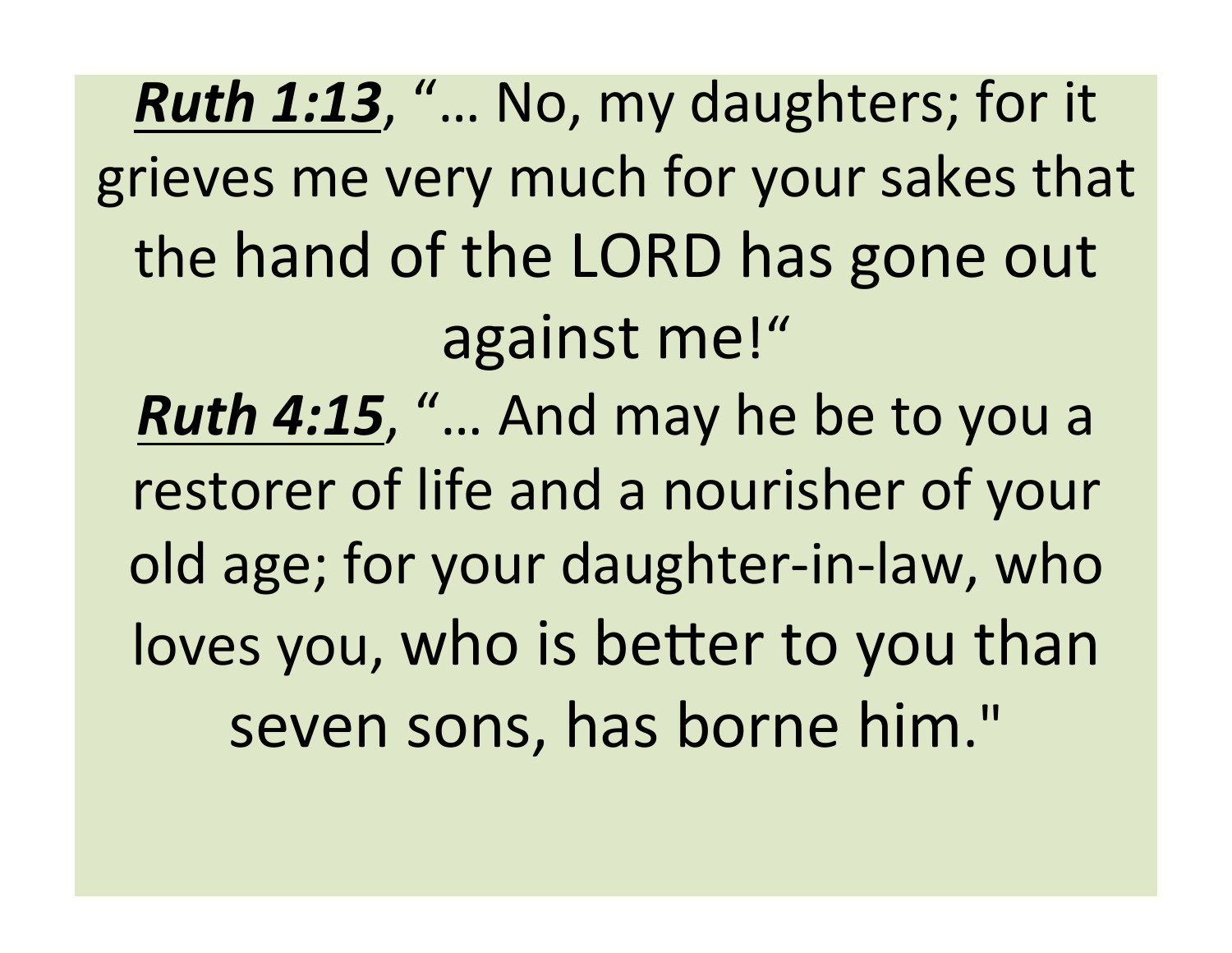Naomi was so absorbed in the tragedy; she couldn't see the "repurposed life" God had in store:

**Ruth 4:17, "... Also the neighbor** women gave him a name, saying, "There is a son born to Naomi." And they called his name Obed. He is the father of Jesse, the father of David..."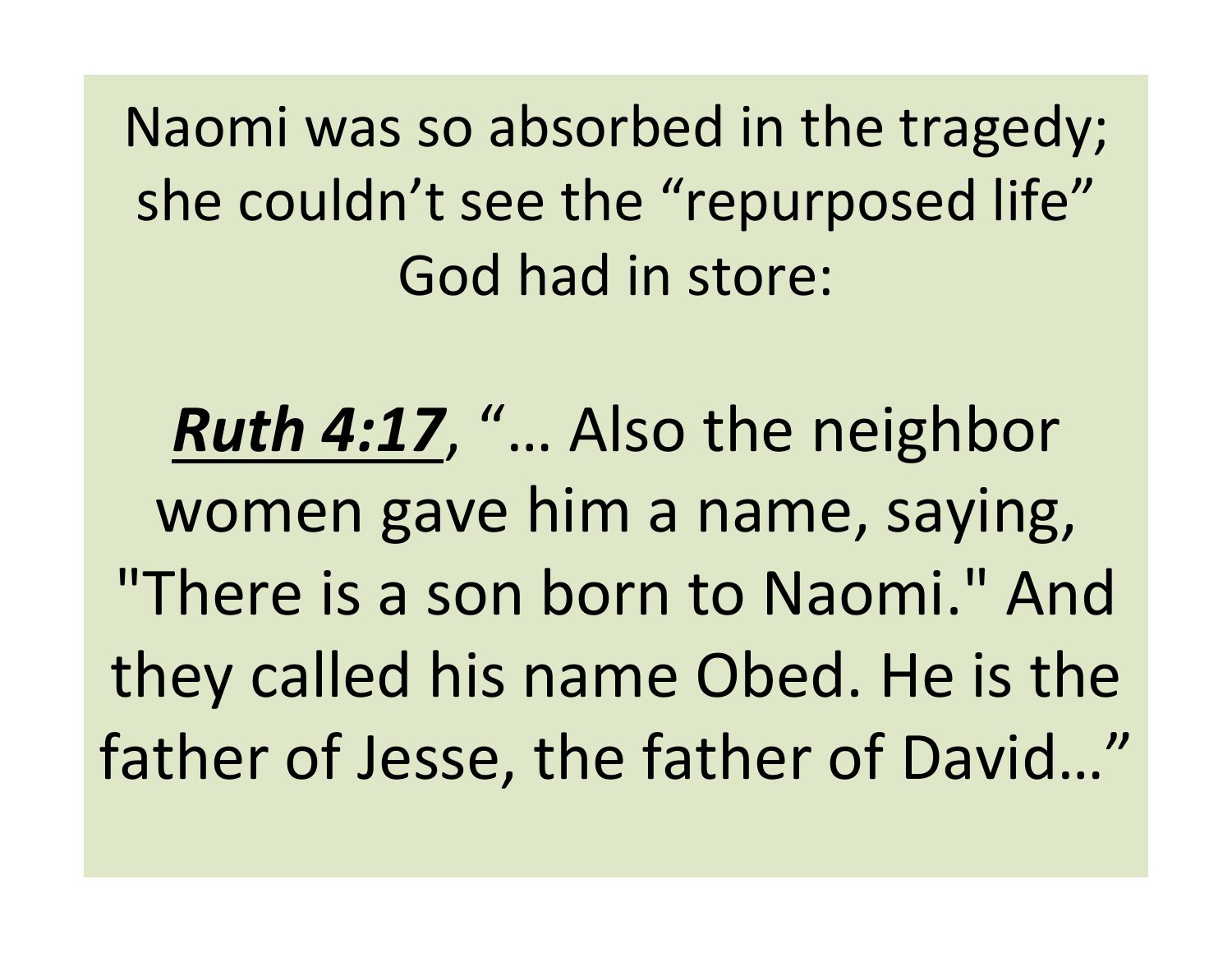## Moses' life was "repurposed":

*Hebrews 11:24-27*, "… By faith he **forsook Egypt**, not fearing the wrath of the king; for he endured as seeing Him who is invisible…"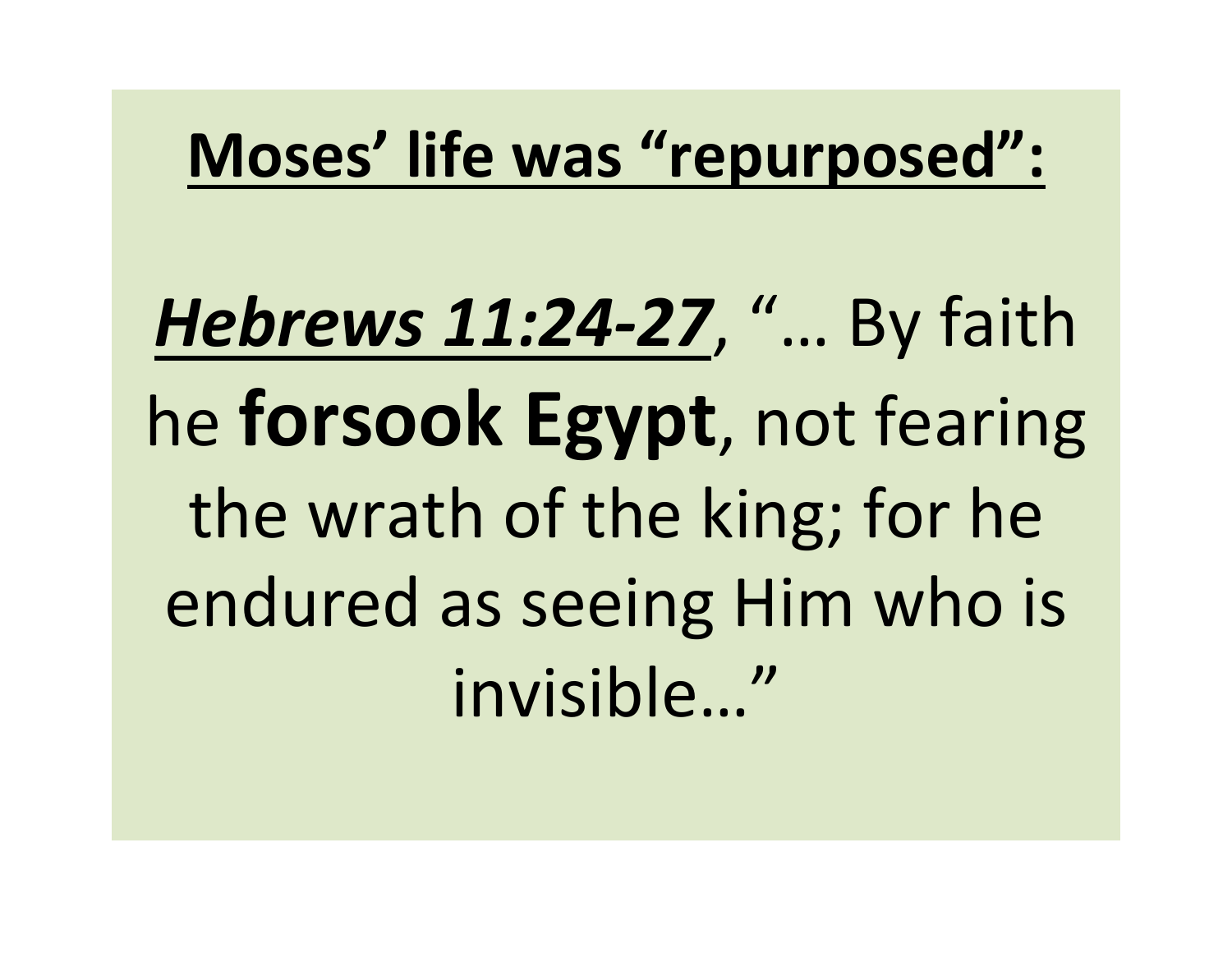## Abraham had 'new purpose':

*Genesis 12:1-3, "...***]** Now the LORD had said to Abram: "Get out of your country, From your family And from your father's house, To a land that I will show you..." (Hebrews 11: 7-8, Noah, too!)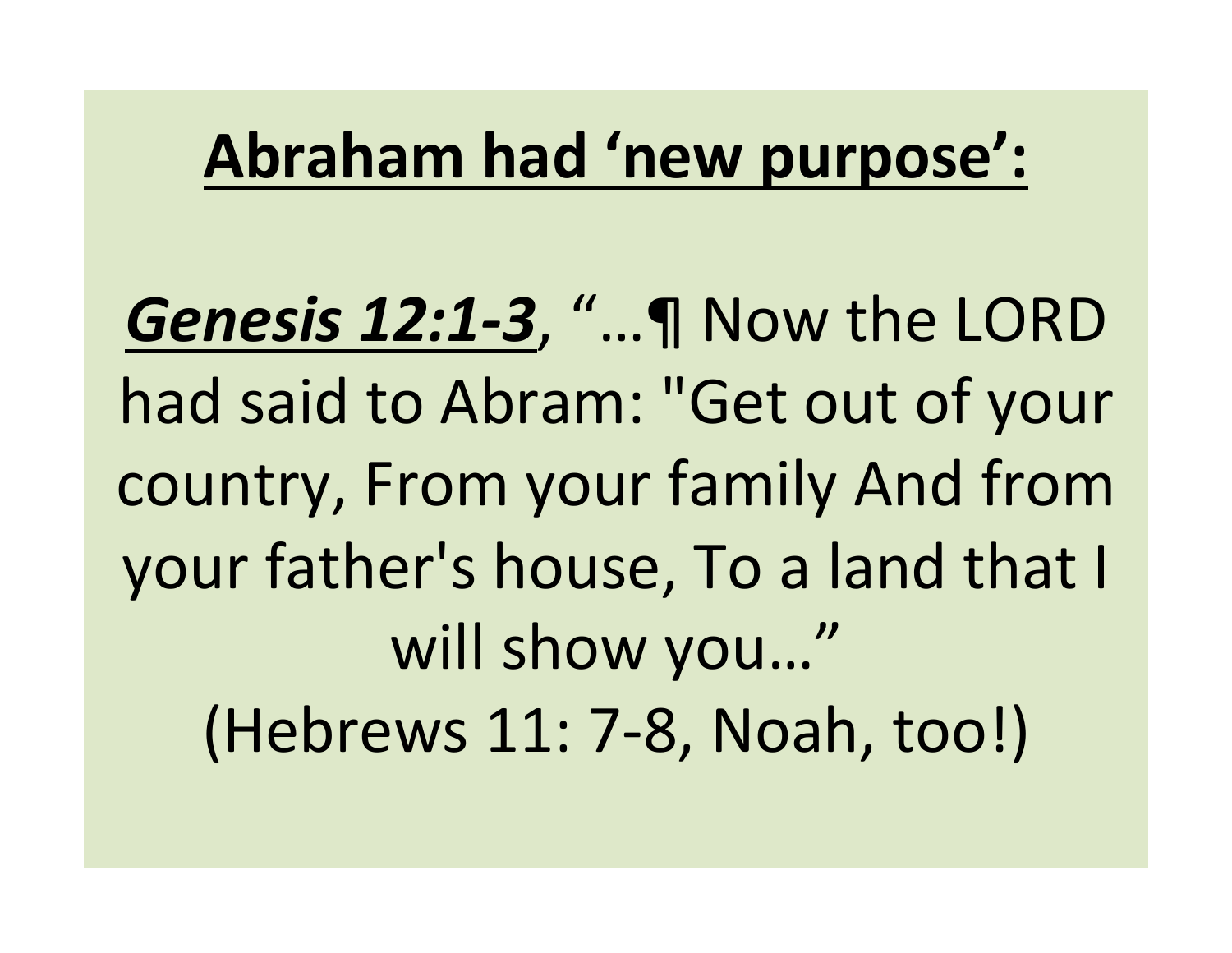## **Paul, the Apostle and the other inspired men**:

2Cor 4:5, "... For we do not preach **ourselves**, but Christ Jesus the Lord, and **ourselves** your **bondservants** for Jesus' sake..." (**Phil 3:4-9**)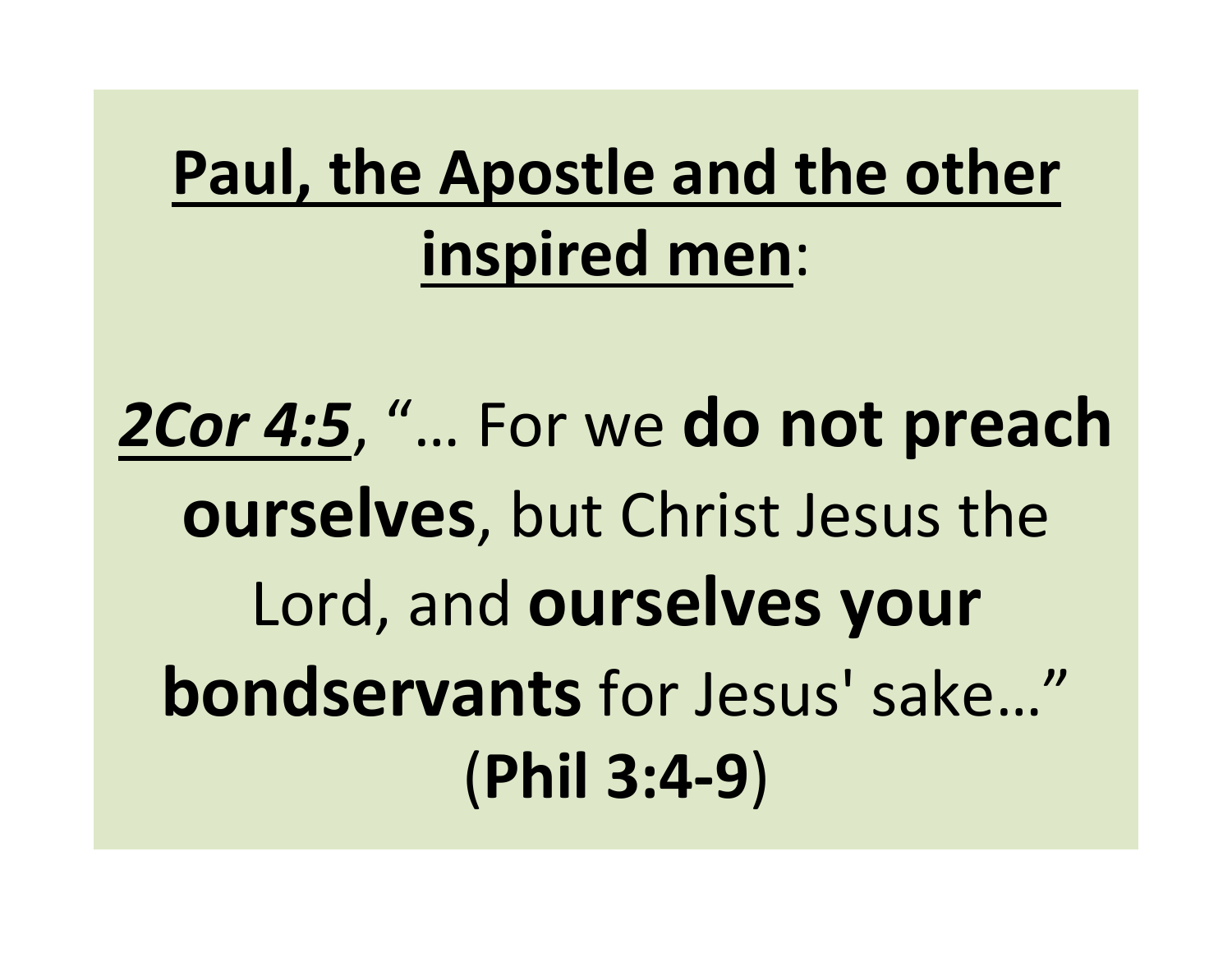**Phil 3:4-9**, "... though I also might have **confidence in the flesh**. If anyone else thinks he may have confidence in the flesh, I more so: circumcised the eighth day, of the stock of Israel, of the tribe of **Benjamin, a Hebrew of the** Hebrews; concerning the law, a Pharisee…"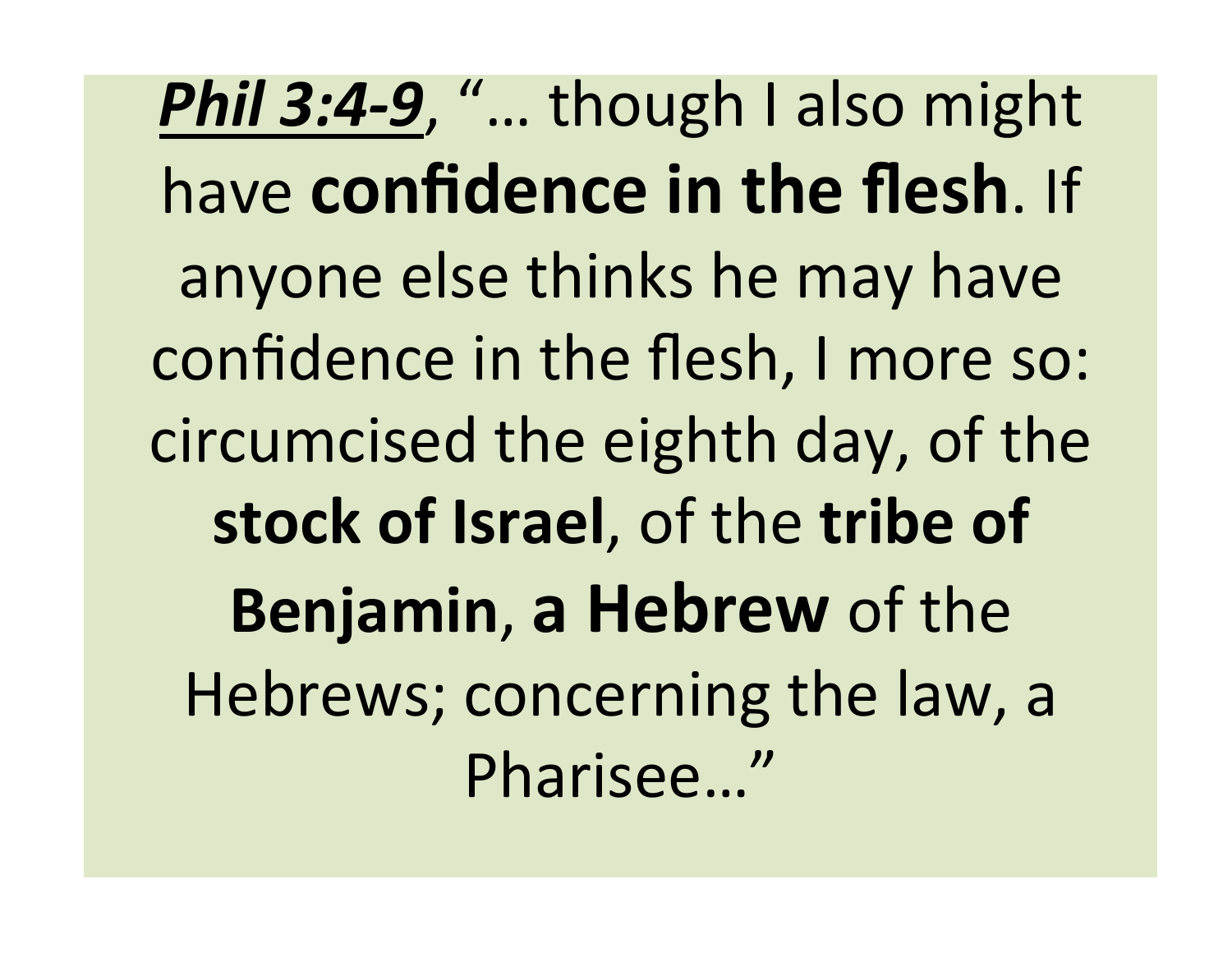Ephesians 2:1-10, "... in which **you once walked according to** the course of this world, according to the prince of the power of the air, the spirit who now works in the sons of disobedience…"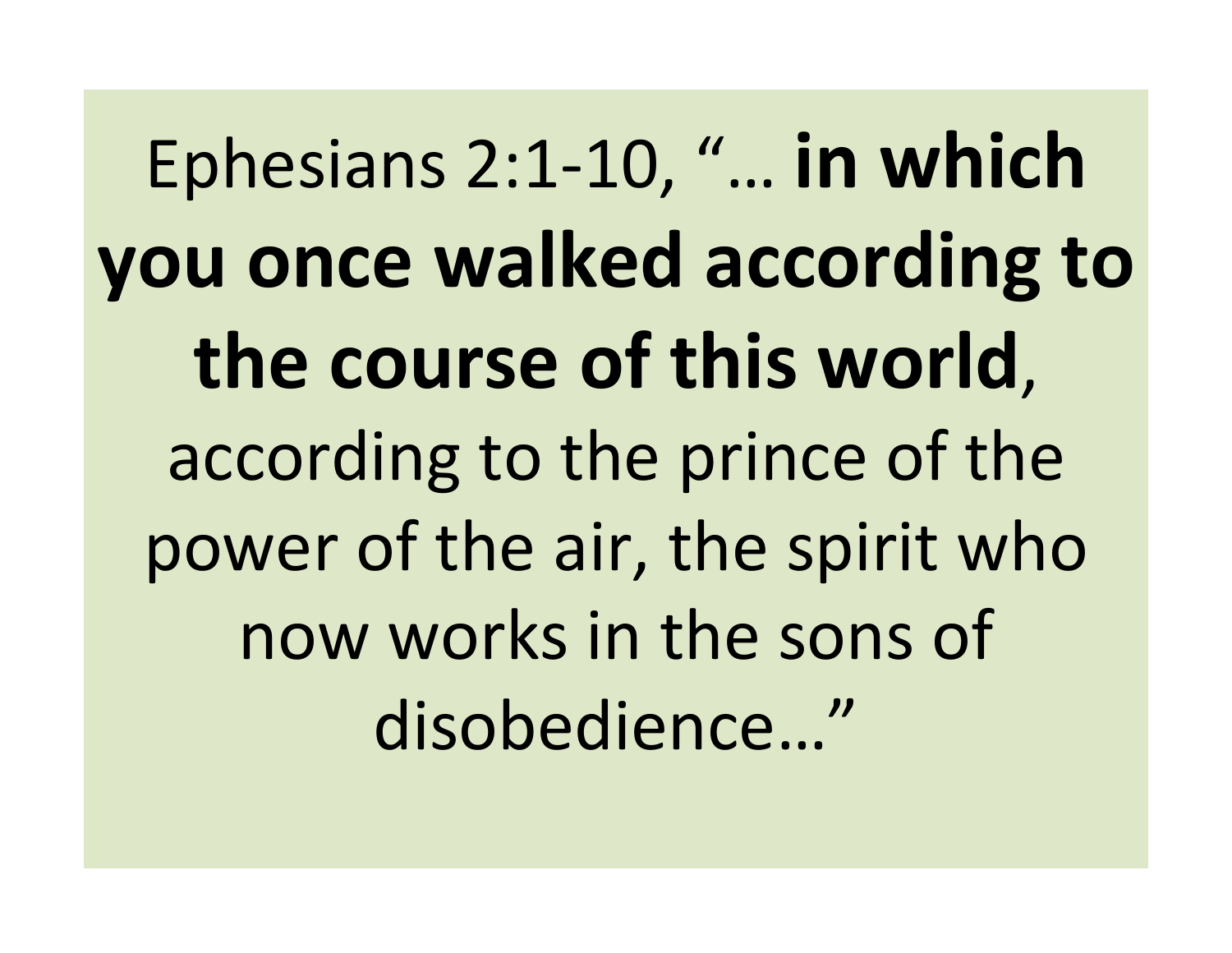*Ephesians 2:1-10, "...* even when we **were dead** in trespasses, made us alive together with **Christ** (by grace you have been saved), and raised us up together, and made us sit together in the heavenly places in Christ Jesus..."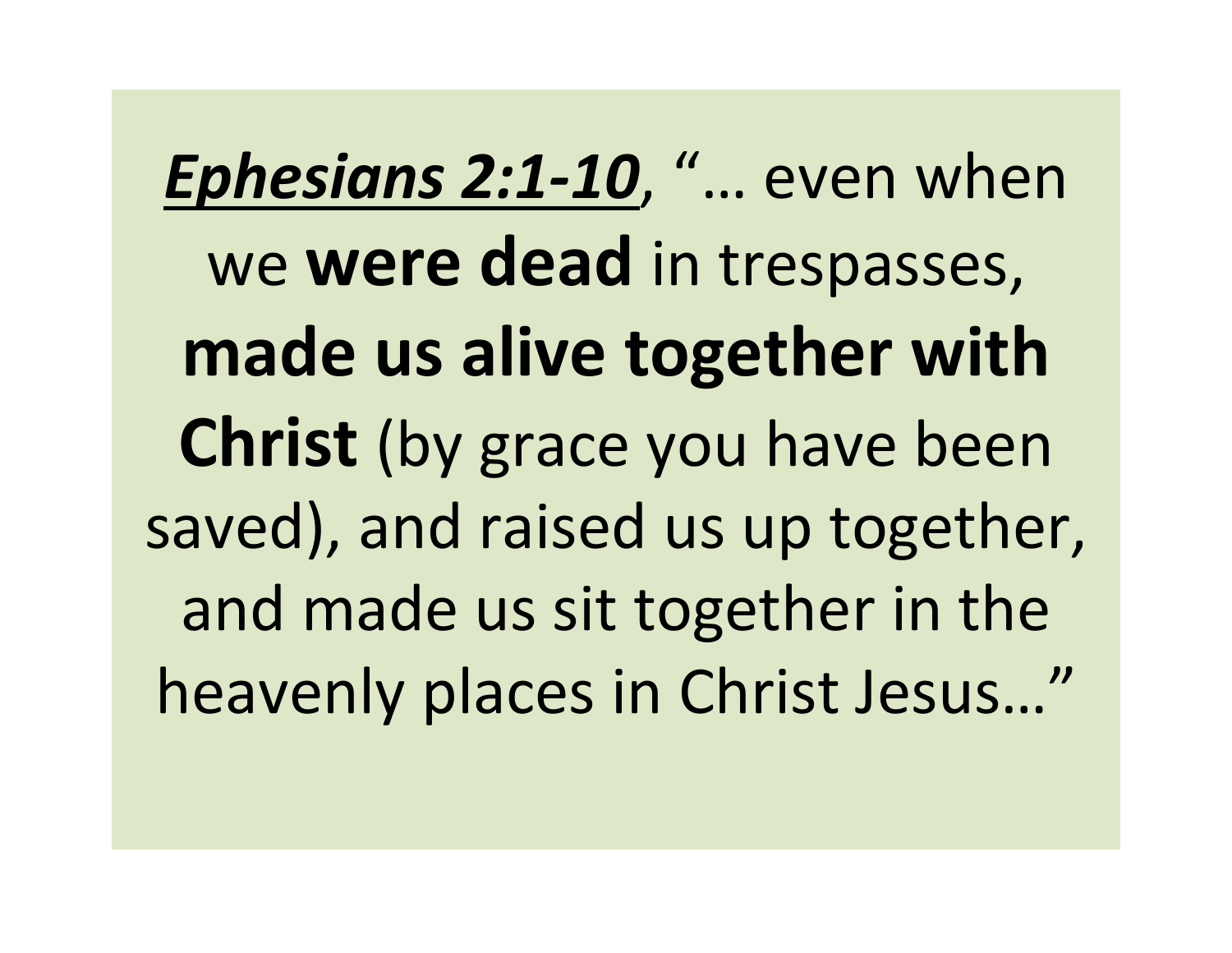*Ephesians 2:1-10, "... For we are* His workmanship, **created in Christ Jesus for good works,** which God prepared beforehand that we should walk in them..." (**Jeremiah 29:11-13**)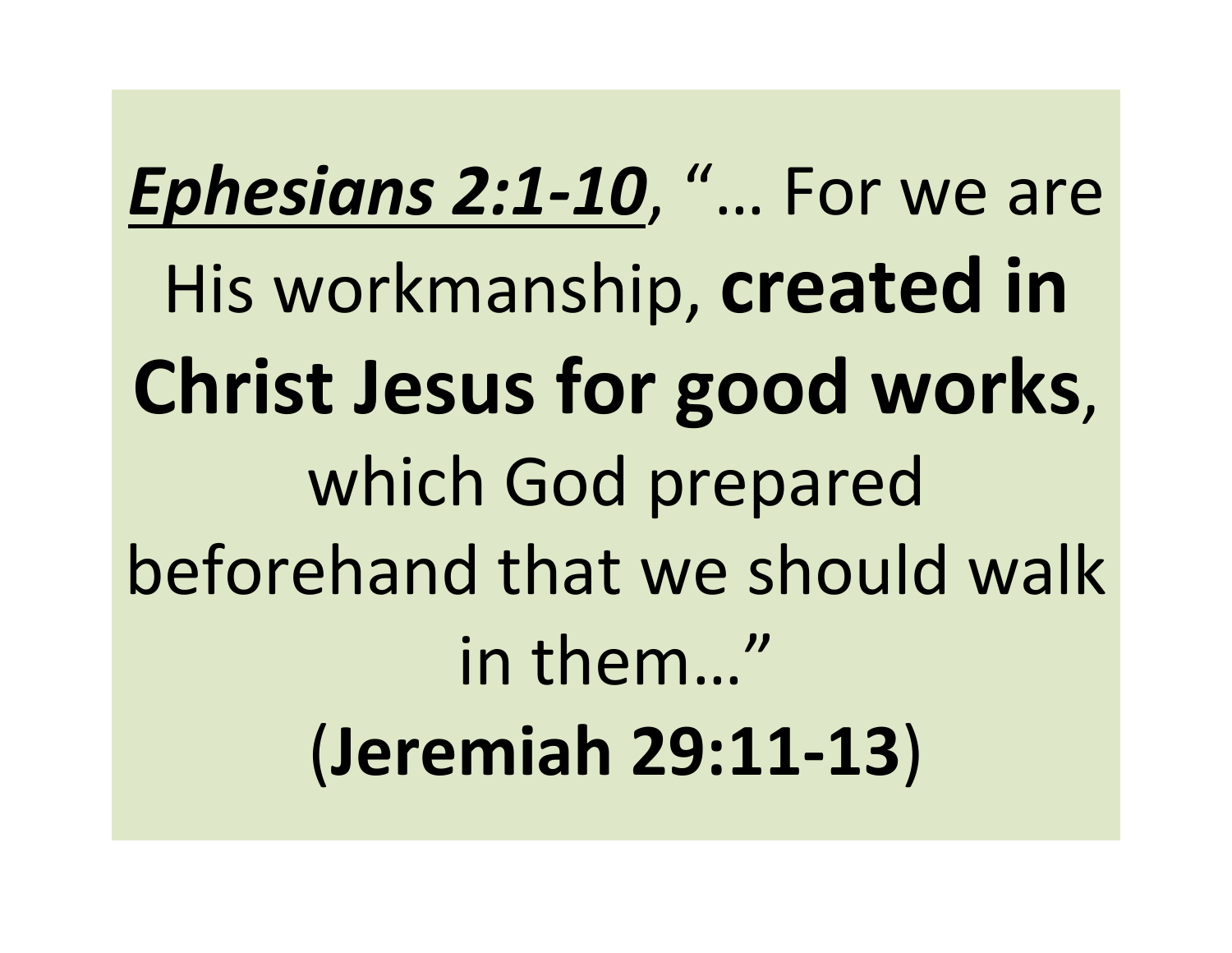*Jeremiah 29:11-13, "...* For I know the thoughts that I think toward you, says the LORD, thoughts of peace and not of **evil**, to give you a future and a hope. Then you will call upon Me and go and pray to Me, and I will listen to you. And **you will seek Me and find Me, when you** search for Me with all your heart..." (Matt 23:37, but you would not...)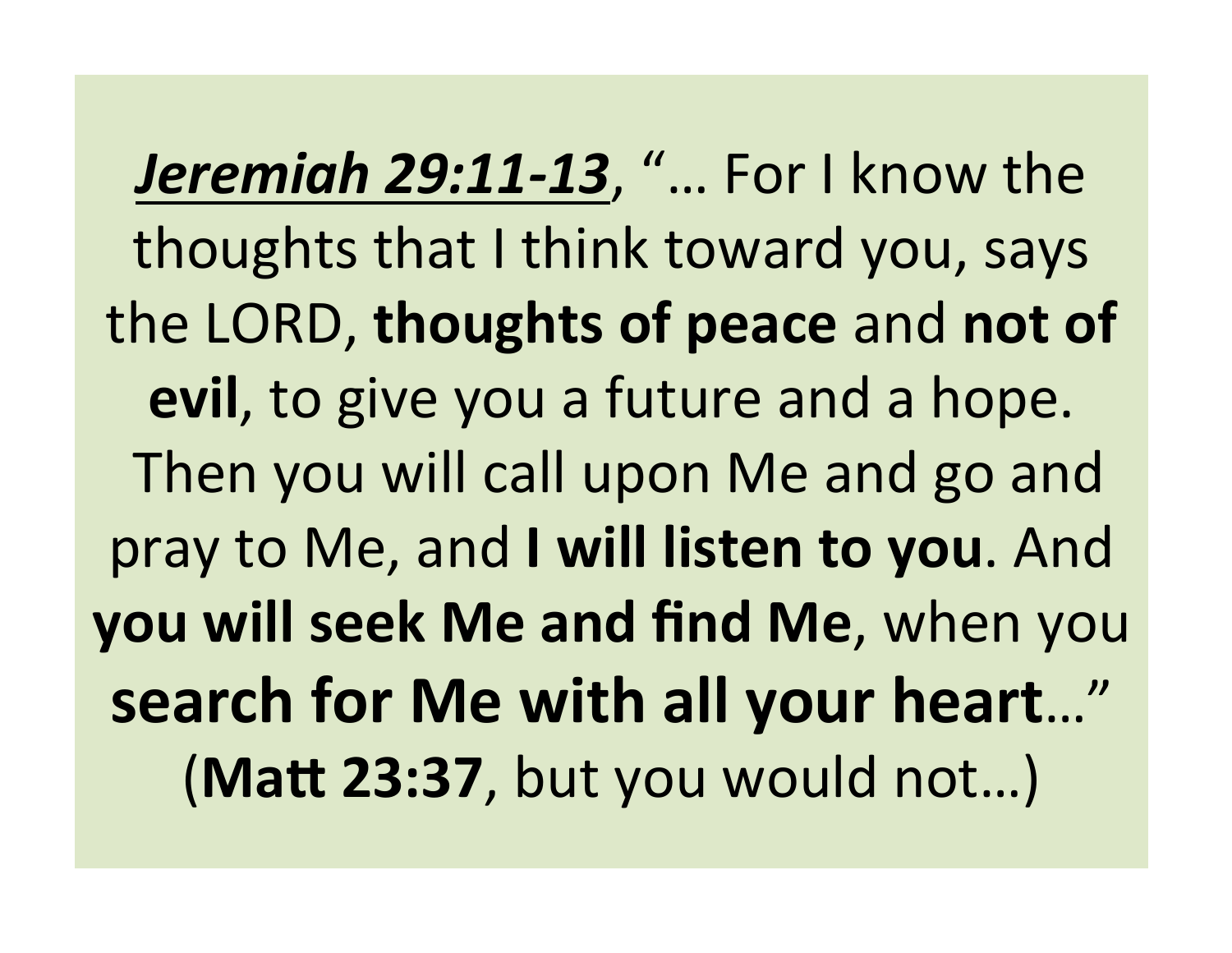**2Cor 5:1-21, "... For we must all** appear before the judgment seat of Christ, that each one may receive the things done in the body, according to what he has done, whether good or bad..."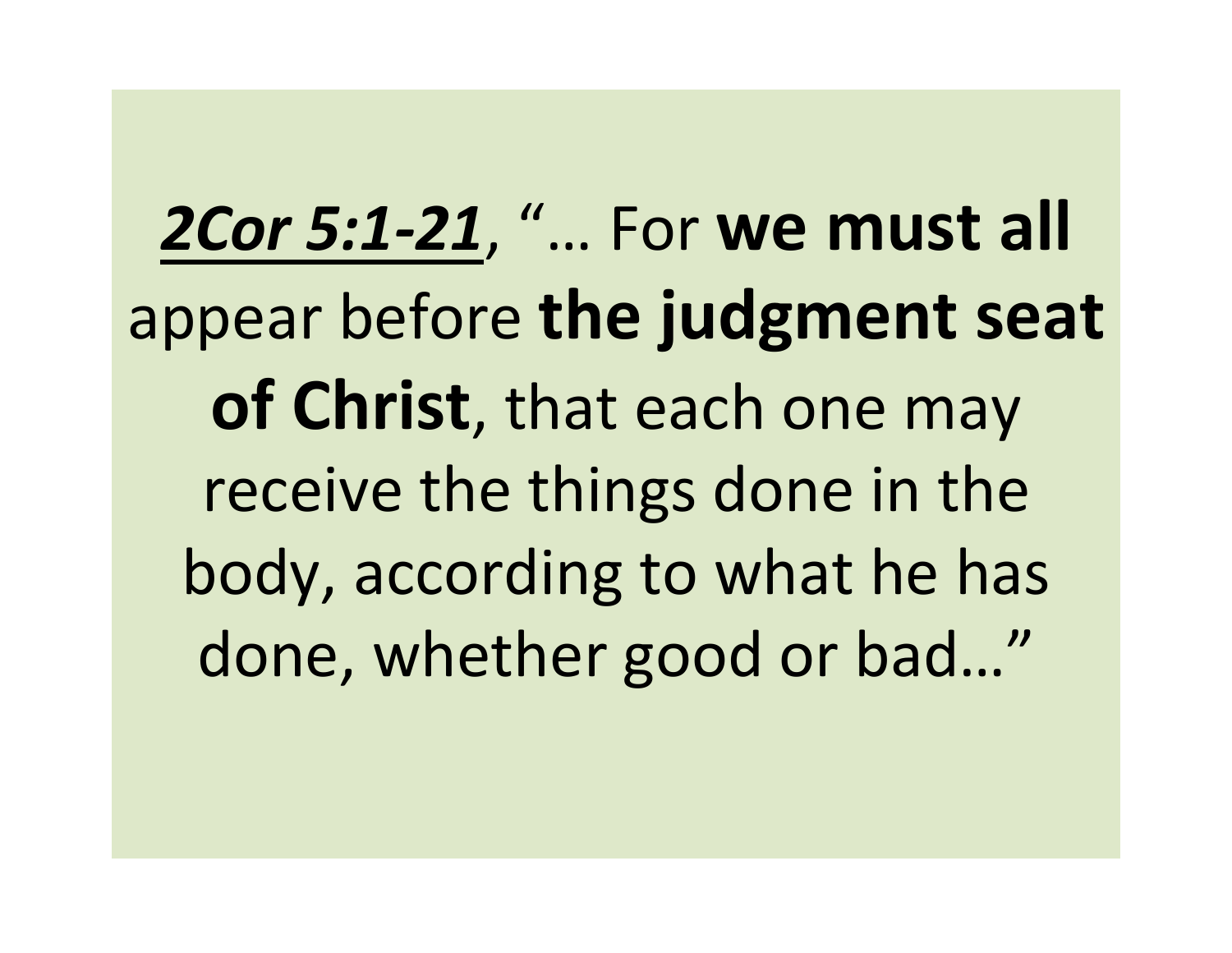2Cor 5:14, "... For the love of Christ compels us, because we judge thus: that if One died for all, then all died;

2Cor 5:15, "... and He died for all, **that those who live should live no longer for themselves**, but for Him who died for them and rose again..."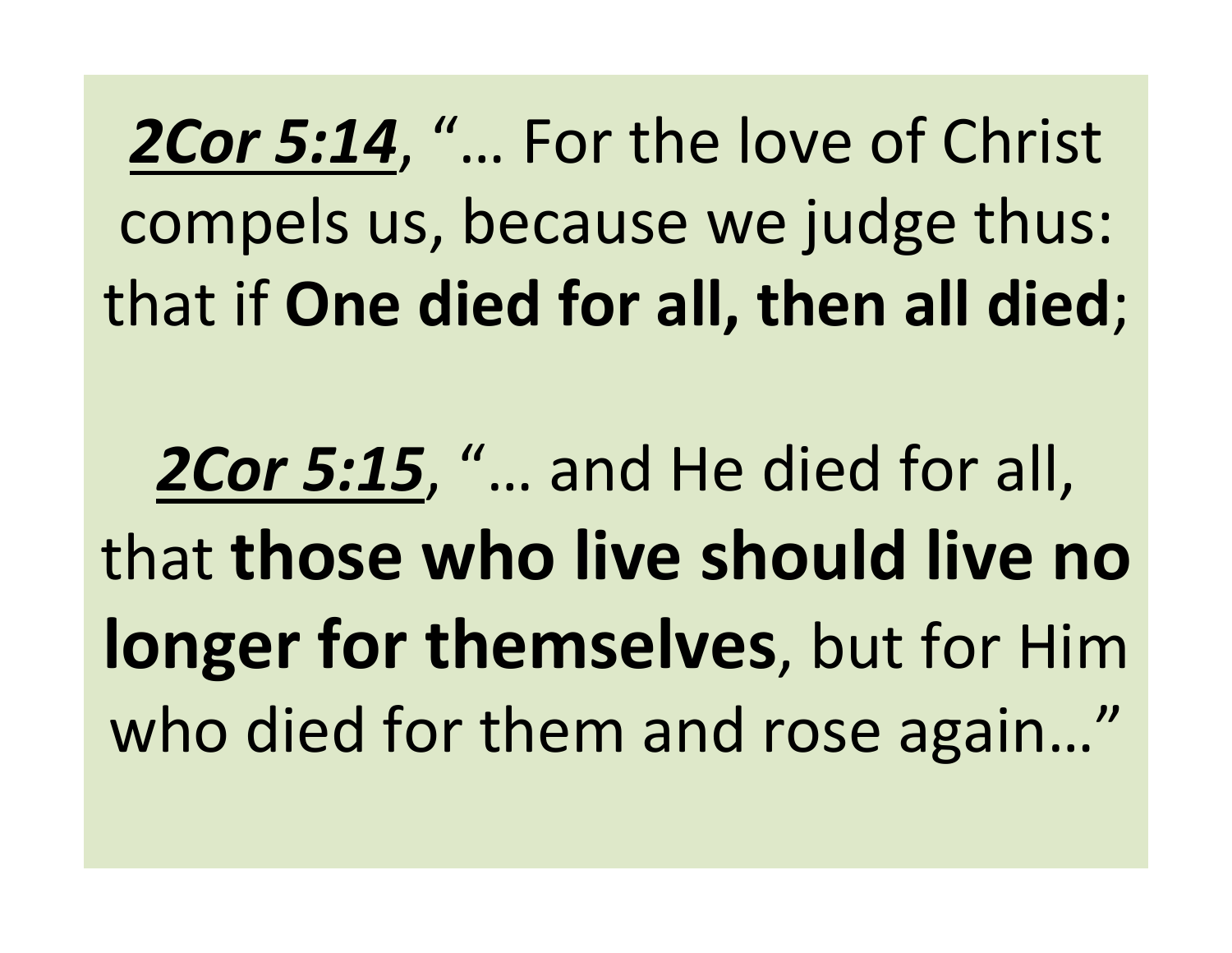**2Cor 5:17, "... Therefore, if anyone is in** Christ, **he is a new creation**; old things have passed away; behold, all things have become new..."

**2Cor 5:18, "... Now all things are of God,** who has reconciled us to Himself through Jesus Christ, and has given us the ministry of reconciliation..."